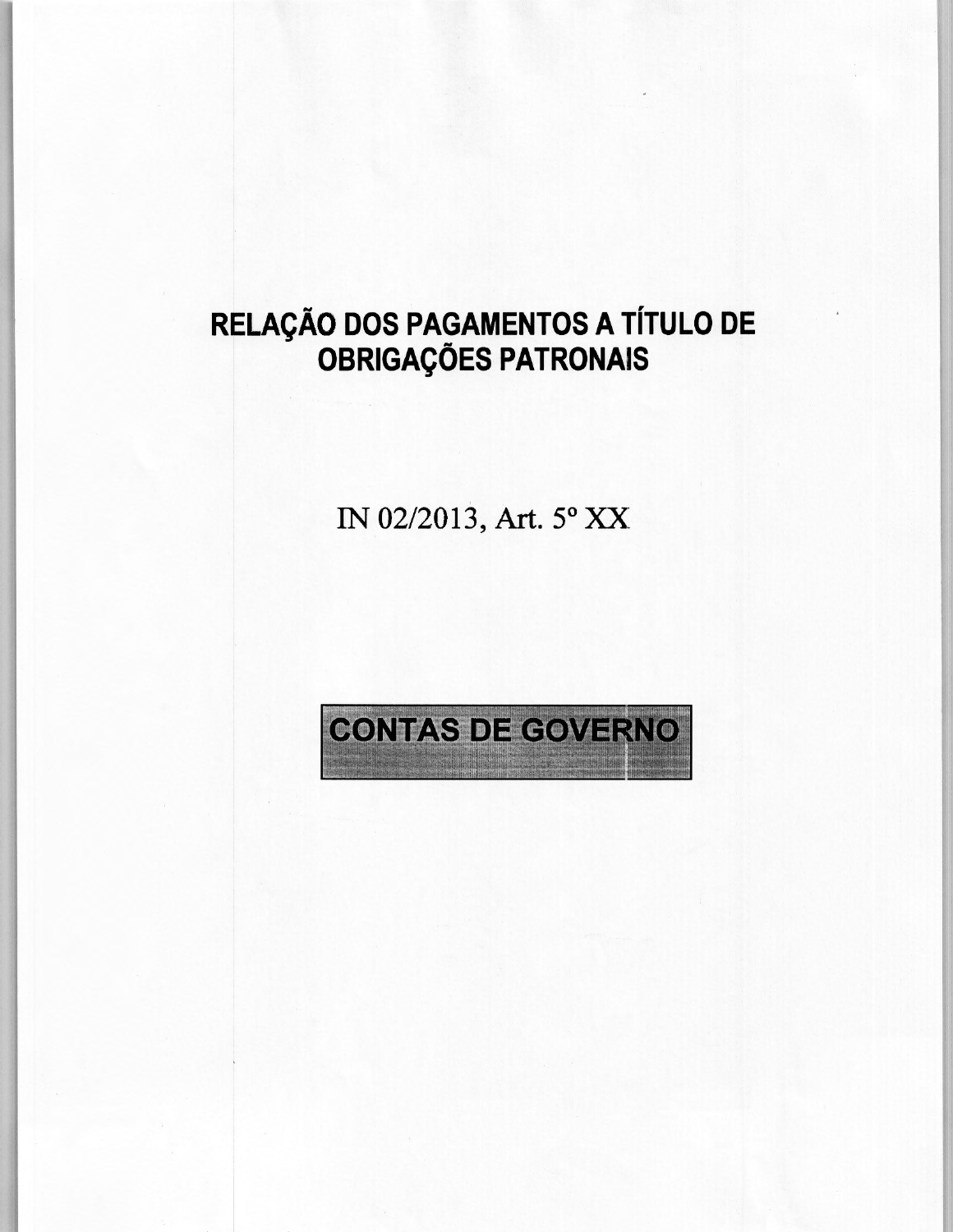## **Estado do Ceará PN-rARJ:AS BRJ:TO GOVERNO DO PM-FARIAS BRITO**

# **RBLAÇÃO DAS OBRIGAÇÕES PATRONAIS**

PAGAS NO EXERCICIO DE 2020 **Anexo XII** 

| UG       | <b>DATA</b>              | PROC.                | CREDOR                                                                                                    | VALOR        |
|----------|--------------------------|----------------------|-----------------------------------------------------------------------------------------------------------|--------------|
| 00       | 31/12/2020               |                      | $\mathbb{L}$<br>P1231012 CAMARA MUNICIPAL DE FARIAS BRITO                                                 | 272.649,63   |
| 01       | 20/02/2020               |                      | P0220008 INSS - INSTITUTO NACIONAL DA SEGURIDADE SOCIAL                                                   | 19.640,37    |
| 01       | 20/03/2020               |                      | P0320010 INSS - INSTITUTO NACIONAL DA SEGURIDADE SOCIAL                                                   | 24.083,96    |
| 01       | 07/05/2020               |                      | P0507003 INSS - INSTITUTO NACIONAL DA SEGURIDADE SOCIAL                                                   | 1.122,35     |
| 01       | 07/05/2020               |                      | P0507004 INSS - INSTITUTO NACIONAL DA SEGURIDADE SOCIAL                                                   | 434,23       |
| 01       | 19/05/2020               | P0519008             | INSS - INSTITUTO NACIONAL DA SEGURIDADE SOCIAL                                                            | 6.651, 61    |
| 01       | 20/07/2020               |                      | P0720012 INSS - INSTITUTO NACIONAL DA SEGURIDADE SOCIAL                                                   | 30.669,29    |
| 01       | 20/08/2020               | P0820006             | INSS - INSTITUTO NACIONAL DA SEGURIDADE SOCIAL                                                            | 37.651,30    |
| 01       | 18/09/2020               | P0918014             | INSS - INSTITUTO NACIONAL DA SEGURIDADE SOCIAL                                                            | 37.838,36    |
| 01       | 19/10/2020               | P1019003             | INSS - INSTITUTO NACIONAL DA SEGURIDADE SOCIAL                                                            | 37.880,19    |
| 01       | 23/11/2020               | P1123007             | INSS - INSTITUTO NACIONAL DA SEGURIDADE SOCIAL                                                            | 1.167,93     |
| 02       | 20/01/2020               | P0120004             | INSS - INSTITUTO NACIONAL DA SEGURIDADE SOCIAL                                                            | 131.991,28   |
| 02       | 20/01/2020               | P0120006             | INSS - INSTITUTO NACIONAL DA SEGURIDADE SOCIAL                                                            | 40.566,82    |
| 02       | 20/01/2020               | P0120008             | INSS - INSTITUTO NACIONAL DA SEGURIDADE SOCIAL                                                            | 11.329,81    |
| 02       | 20/02/2020               | P0220016             | INSS - INSTITUTO NACIONAL DA SEGURIDADE SOCIAL                                                            | 104.220,74   |
| 02       | 20/02/2020               | P0220018             | INSS - INSTITUTO NACIONAL DA SEGURIDADE SOCIAL                                                            | 6.904,91     |
| 02       | 20/02/2020               | P0220020             | INSS - INSTITUTO NACIONAL DA SEGURIDADE SOCIAL                                                            | 39.514,73    |
| 02       | 20/03/2020               | P0320002             | INSS - INSTITUTO NACIONAL DA SEGURIDADE SOCIAL                                                            | 147.879,67   |
| 02       | 20/03/2020               | P0320004             | INSS - INSTITUTO NACIONAL DA SEGURIDADE SOCIAL                                                            | 42.445,54    |
| 02       | 19/05/2020               | P0519007             | INSS - INSTITUTO NACIONAL DA SEGURIDADE SOCIAL                                                            | 151, 109, 93 |
| 02       | 19/05/2020               | P0519009             | INSS - INSTITUTO NACIONAL DA SEGURIDADE SOCIAL                                                            | 41.822,63    |
| 02       | 19/05/2020               | P0519011             | INSS - INSTITUTO NACIONAL DA SEGURIDADE SOCIAL                                                            | 3.297,83     |
| 02       | 19/06/2020               | P0619006             | INSS - INSTITUTO NACIONAL DA SEGURIDADE SOCIAL                                                            | 127.338,72   |
| 02       | 19/06/2020               | P0619008             | INSS - INSTITUTO NACIONAL DA SEGURIDADE SOCIAL                                                            | 21.573,47    |
| 02       | 20/07/2020               | P0720006             | INSS - INSTITUTO NACIONAL DA SEGURIDADE SOCIAL                                                            | 149.723,07   |
| 02       | 20/07/2020               | P0720008             | INSS - INSTITUTO NACIONAL DA SEGURIDADE SOCIAL<br>$\mathbf{I}$<br>$\mathcal{N}$                           | 35.798,65    |
| 02       | 20/07/2020               | P0720010             | INSS - INSTITUTO NACIONAL DA SEGURIDADE SOCIAL                                                            | 2.460,32     |
| 02       | 20/07/2020               | P0720011             | INSS - INSTITUTO NACIONAL DA SEGURIDADE SOCIAL                                                            | 10.214, 61   |
| 02       | 20/08/2020               | P0820005             | INSS - INSTITUTO NACIONAL DA SEGURIDADE SOCIAL                                                            | 9.286,34     |
| 02       | 20/08/2020               | P0820007             | INSS - INSTITUTO NACIONAL DA SEGURIDADE SOCIAL                                                            | 172.972,80   |
| 02       | 20/08/2020               | P0820008             | INSS - INSTITUTO NACIONAL DA SEGURIDADE SOCIAL                                                            | 38.166,64    |
| 02       | 10/09/2020               | P0910013             | INSS - INSTITUTO NACIONAL DA SEGURIDADE SOCIAL                                                            | 152.469,26   |
| 02       | 10/09/2020<br>18/09/2020 | P0910015             | INSS - INSTITUTO NACIONAL DA SEGURIDADE SOCIAL                                                            | 13.555,64    |
| 02       |                          | P0918005<br>P0918007 | INSS - INSTITUTO NACIONAL DA SEGURIDADE SOCIAL                                                            | 153.315,06   |
| 02       | 18/09/2020               |                      | INSS - INSTITUTO NACIONAL DA SEGURIDADE SOCIAL                                                            | 39.147,30    |
| 02<br>02 | 18/09/2020               | P0918010             | INSS - INSTITUTO NACIONAL DA SEGURIDADE SOCIAL<br>$\Lambda$                                               | 12.915,91    |
| 02       | 19/10/2020               | P1019003             | INSS - INSTITUTO NACIONAL DA SEGURIDADE SOCIAL                                                            | 133.255,16   |
| 02       | 19/10/2020<br>23/11/2020 | P1019005             | INSS - INSTITUTO NACIONAL DA SEGURIDADE SOCIAL                                                            | 19.504,77    |
|          | 23/11/2020               | P1123003             | INSS - INSTITUTO NACIONAL DA SEGURIDADE SOCIAL                                                            | 154.776.93   |
| 02<br>02 | 23/11/2020               | P1123005<br>P1123007 | INSS - INSTITUTO NACIONAL DA SEGURIDADE SOCIAL                                                            | 40.182,58    |
| 03       | 20/01/2020               |                      | INSS - INSTITUTO NACIONAL DA SEGURIDADE SOCIAL<br>P0120006 INSS - INSTITUTO NACIONAL DA SEGURIDADE SOCIAL | 13.657,01    |
| 03       | 20/01/2020               |                      | P0120008 INSS - INSTITUTO NACIONAL DA SEGURIDADE SOCIAL                                                   | 4.624,51     |
| 03       | 20/01/2020               |                      | P0120010 INSS - INSTITUTO NACIONAL DA SEGURIDADE SOCIAL                                                   | 16.118,92    |
| 03       | 20/01/2020               |                      | P0120012 INSS - INSTITUTO NACIONAL DA SEGURIDADE SOCIAL                                                   | 22.121,45    |
| 03       | 20/01/2020               | P0120014             | INSS - INSTITUTO NACIONAL DA SEGURIDADE SOCIAL                                                            | 2.972,80     |
| 03       | 20/01/2020               | P0120016             | INSS - INSTITUTO NACIONAL DA SEGURIDADE SOCIAL                                                            | 1.519,20     |
| 03       | 20/01/2020               | P0120018             | INSS - INSTITUTO NACIONAL DA SEGURIDADE SOCIAL                                                            | 4.343,89     |
|          |                          |                      |                                                                                                           | 1.380,80     |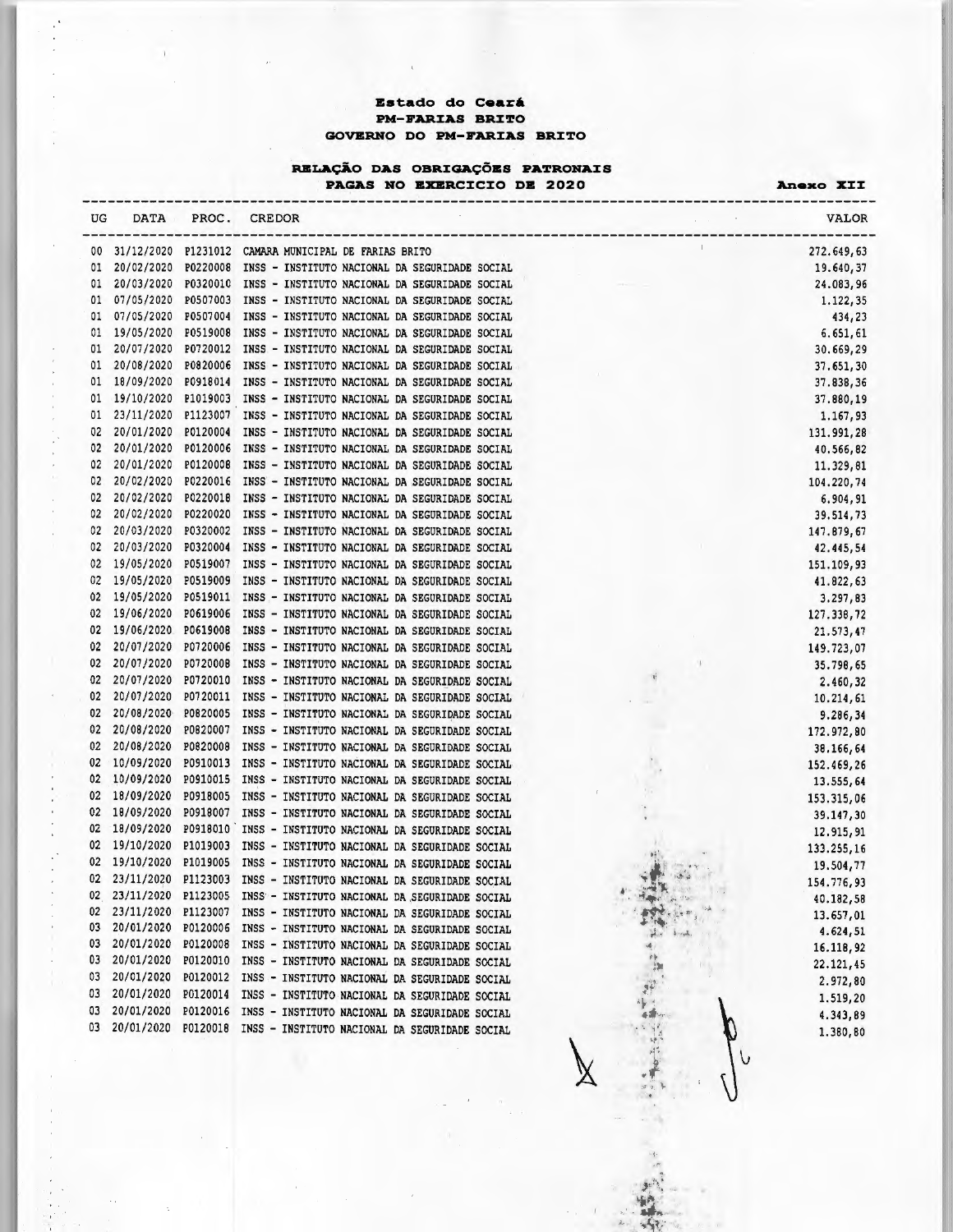### tado **do Ceará PM-FARIAS BRITO GOVERNO DO PM-FARIAS BRITO**

#### RELAÇÃO DAS OBRIGAÇÕES PATRONAIS

**PAGAS NO EXERCICIO DE 2020 Anexo XII** 

| UG | DATA       | PROC.    | CREDOR                                                             |   | <b>VALOR</b> |
|----|------------|----------|--------------------------------------------------------------------|---|--------------|
| 03 |            |          | 20/01/2020 P0120020 INSS - INSTITUTO NACIONAL DA SEGURIDADE SOCIAL |   | 4.272,36     |
| 03 | 20/01/2020 |          | P0120022 INSS - INSTITUTO NACIONAL DA SEGURIDADE SOCIAL            |   | 15.842.76    |
| 03 | 20/02/2020 | P0220005 | INSS - INSTITUTO NACIONAL DA SEGURIDADE SOCIAL                     |   | 5.040,00     |
| 03 | 20/02/2020 |          | P0220007 INSS - INSTITUTO NACIONAL DA SEGURIDADE SOCIAL            |   | 17.260,85    |
| 03 | 20/02/2020 |          | P0220009 INSS - INSTITUTO NACIONAL DA SEGURIDADE SOCIAL            |   | 23.826,75    |
| 03 | 20/02/2020 |          | P0220011 INSS - INSTITUTO NACIONAL DA SEGURIDADE SOCIAL            |   | 3.105,97     |
| 03 | 20/02/2020 | P0220013 | INSS - INSTITUTO NACIONAL DA SEGURIDADE SOCIAL                     |   | 1.587,26     |
| 03 | 20/02/2020 |          | P0220015 INSS - INSTITUTO NACIONAL DA SEGURIDADE SOCIAL            |   | 4.538,49     |
| 03 | 20/02/2020 | P0220017 | INSS - INSTITUTO NACIONAL DA SEGURIDADE SOCIAL                     |   | 1.442,65     |
| 03 | 20/02/2020 | P0220019 | INSS - INSTITUTO NACIONAL DA SEGURIDADE SOCIAL                     |   | 4.636,05     |
| 03 | 20/03/2020 | P0320003 | INSS - INSTITUTO NACIONAL DA SEGURIDADE SOCIAL                     |   | 4.778,66     |
| 03 | 20/03/2020 | P0320005 | INSS - INSTITUTO NACIONAL DA SEGURIDADE SOCIAL                     |   | 17.033.98    |
| 03 | 20/03/2020 |          | P0320007 \ INSS - INSTITUTO NACIONAL DA SEGURIDADE SOCIAL          |   | 23.906,12    |
| 03 | 20/03/2020 | P0320009 | INSS - INSTITUTO NACIONAL DA SEGURIDADE SOCIAL                     |   | 3.105,97     |
| 03 | 20/03/2020 |          | P0320011 INSS - INSTITUTO NACIONAL DA SEGURIDADE SOCIAL            |   | 1.587,26     |
| 03 | 20/03/2020 |          | P0320013 INSS - INSTITUTO NACIONAL DA SEGURIDADE SOCIAL            |   | 4.538,49     |
| 03 | 20/03/2020 |          | P0320015 INSS - INSTITUTO NACIONAL DA SEGURIDADE SOCIAL            |   | 1.442,65     |
| 03 | 20/03/2020 | P0320017 | INSS - INSTITUTO NACIONAL DA SEGURIDADE SOCIAL                     |   | 4.711,96     |
| 03 | 19/05/2020 | P0519009 | INSS - INSTITUTO NACIONAL DA SEGURIDADE SOCIAL                     |   | 22.307,00    |
| 03 | 19/05/2020 | P0519011 | INSS - INSTITUTO NACIONAL DA SEGURIDADE SOCIAL                     |   | 3.079,28     |
| 03 | 19/05/2020 | P0519013 | INSS - INSTITUTO NACIONAL DA SEGURIDADE SOCIAL                     |   | 5.049,33     |
| 03 | 19/05/2020 | P0519015 | INSS - INSTITUTO NACIONAL DA SEGURIDADE SOCIAL                     |   | 1.442,65     |
| 03 | 19/05/2020 | P0519017 | INSS - INSTITUTO NACIONAL DA SEGURIDADE SOCIAL                     |   | 4.189,84     |
| 03 | 19/05/2020 | P0519019 | INSS - INSTITUTO NACIONAL DA SEGURIDADE SOCIAL                     |   | 1.557,89     |
| 03 | 19/05/2020 | P0519021 | INSS - INSTITUTO NACIONAL DA SEGURIDADE SOCIAL                     |   | 4.669,05     |
| 03 | 19/05/2020 |          | P0519023 INSS - INSTITUTO NACIONAL DA SEGURIDADE SOCIAL            |   | 14.318,88    |
| 03 | 19/06/2020 |          | P0619005 INSS - INSTITUTO NACIONAL DA SEGURIDADE SOCIAL            |   | 4.669,05     |
| 03 | 19/06/2020 |          | P0619007 INSS - INSTITUTO NACIONAL DA SEGURIDADE SOCIAL            |   | 5.068,00     |
| 03 | 19/06/2020 |          | P0619009 INSS - INSTITUTO NACIONAL DA SEGURIDADE SOCIAL            |   | 15.570,57    |
| 03 | 19/06/2020 |          | P0619011 INSS - INSTITUTO NACIONAL DA SEGURIDADE SOCIAL            |   | 1.557,89     |
| 03 | 19/06/2020 | P0619013 | INSS - INSTITUTO NACIONAL DA SEGURIDADE SOCIAL                     | F | 3.105,97     |
| 03 | 19/06/2020 | P0619015 | INSS - INSTITUTO NACIONAL DA SEGURIDADE SOCIAL                     |   | 4.177,82     |
| 03 | 19/06/2020 | P0619017 | INSS - INSTITUTO NACIONAL DA SEGURIDADE SOCIAL                     |   | 21.698,42    |
| 03 | 19/06/2020 |          | P0619019 INSS - INSTITUTO NACIONAL DA SEGURIDADE SOCIAL            |   | 1.442,65     |
| 03 | 20/07/2020 | P0720007 | INSS - INSTITUTO NACIONAL DA SEGURIDADE SOCIAL                     |   | 5.034.07     |
| 03 | 20/07/2020 | P0720009 | INSS - INSTITUTO NACIONAL DA SEGURIDADE SOCIAL                     |   | 3.105,97     |
| 03 | 20/07/2020 |          | P0720011 INSS - INSTITUTO NACIONAL DA SEGURIDADE SOCIAL            |   | 5.357,33     |
| 03 | 20/07/2020 |          | P0720013 - INSS - INSTITUTO NACIONAL DA SEGURIDADE SOCIAL          |   | 1.442.65     |
| 03 |            |          | 20/07/2020 P0720015 INSS - INSTITUTO NACIONAL DA SEGURIDADE SOCIAL |   | 4.439,37     |
| 03 | 20/07/2020 |          | P0720017 INSS - INSTITUTO NACIONAL DA SEGURIDADE SOCIAL            |   | 4.177,82     |
| 03 | 20/07/2020 |          | P0720019 INSS - INSTITUTO NACIONAL DA SEGURIDADE SOCIAL            |   | 1.587,26     |
| 03 | 20/08/2020 |          | P0820006 INSS - INSTITUTO NACIONAL DA SEGURIDADE SOCIAL            |   | 24.828,87    |
| 03 | 20/08/2020 |          | P0820008 INSS - INSTITUTO NACIONAL DA SEGURIDADE SOCIAL            |   | 3.105,97     |
| 03 | 20/08/2020 |          | P0820010 INSS - INSTITUTO NACIONAL DA SEGURIDADE SOCIAL            |   | 2.030,97     |
| 03 | 20/08/2020 | P0820011 | INSS - INSTITUTO NACIONAL DA SEGURIDADE SOCIAL                     |   | 3.158,36     |
| 03 | 20/08/2020 | P0820013 | INSS - INSTITUTO NACIONAL DA SEGURIDADE SOCIAL                     |   | 1.442.65     |
| 03 | 20/08/2020 | P0820015 | INSS - INSTITUTO NACIONAL DA SEGURIDADE SOCIAL                     |   | 15.521.74    |
| 03 | 20/08/2020 |          | P0820017 INSS - INSTITUTO NACIONAL DA SEGURIDADE SOCIAL            |   | 4.177,82     |
|    |            |          |                                                                    |   |              |
|    |            |          |                                                                    |   |              |

 $\frac{1}{2}$ 

 $\sum_{i=1}^{n}$